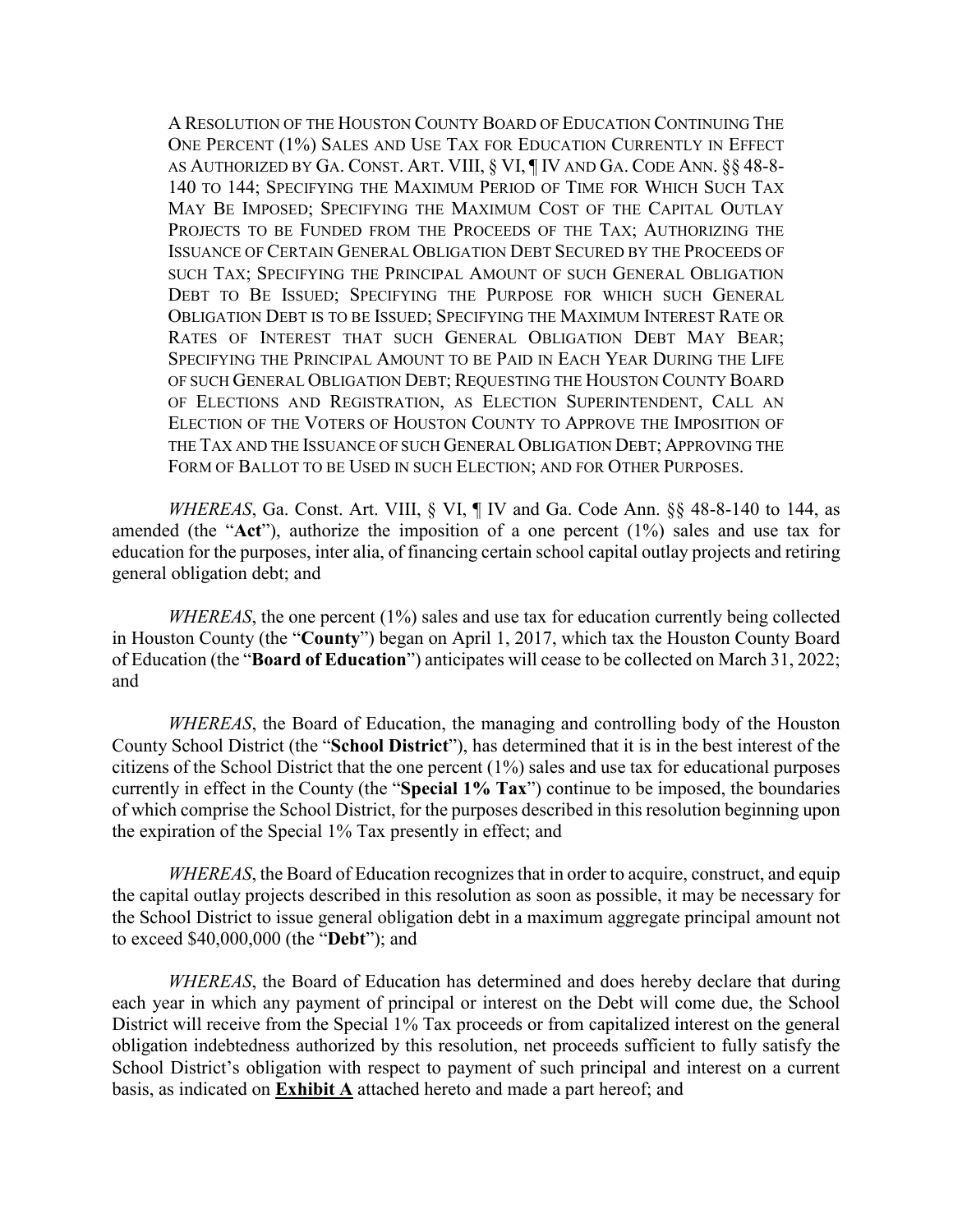*WHEREAS,* the School District intends to use any available state and/or federal funds to which it may be entitled, together with any designated local funds in combination with proceeds of the Debt and the Special 1% Tax to fund the Projects as defined herein.

*NOW, THEREFORE, BE IT RESOLVED* by the Board of Education, and it is hereby resolved by authority of the same as follows:

*Section 1.* Authorization of Sales and Use Tax. In order to finance the acquisition, construction, and equipping of capital outlay projects of the School District, subject to the assent of a majority of the qualified voters of the County voting in an election for such purpose, the Special 1% Tax now in effect is hereby authorized to be continued. The following provisions are made pursuant to the Act:

(a) collection of the Special 1% Tax shall commence on April 1, 2022 or the first day of the calendar quarter immediately following the quarter in which the Special 1% Tax now in effect expires. The maximum period of time for which the Special 1% Tax shall continue to be imposed shall be twenty consecutive calendar quarters (5 years); and

(b) the proceeds of the Special 1% Tax shall be used for the payment of principal and interest on the Debt and financing capital outlay projects for educational purposes in the School District (the "**Projects**") at a maximum cost of \$190,000,000, as described in the Notice of Election (the "**Notice**"), which is attached hereto, marked **Exhibit B**, and is incorporated herein and made a part hereof by this reference, and the costs of the Election and the expenses associated with the foregoing.

Special 1% Tax proceeds received in any year pursuant to the imposition of such taxes shall first be used for paying debt service requirements (including the Debt) for any such year before such proceeds are applied to the Projects. Proceeds of the sales and use tax not required to be deposited in the separate fund in any year for the payment of principal and interest on general obligation indebtedness coming due in the current year shall be deposited in a separate account to be maintained by the School District and applied toward funding the Projects to the extent such Projects have not been funded with proceeds of general obligation debt.

*Section 2.* Provisions Relative to General Obligation Debt. If the continuation of the Special 1% Tax is approved by the voters of the County in the election hereinafter referred to, the issuance by the School District of general obligation debt in an amount not to exceed \$40,000,000 is hereby authorized, secured by the proceeds of the Special 1% Tax. The Debt shall bear interest from the first day of the month of delivery or from such other date as may be designated by the School District prior to the issuance of the Debt, at a rate or rates to be determined in a supplemental resolution to be adopted by the School District prior to the issuance of the Debt, which rates shall not exceed five percent (5%) per annum, payable in each year until paid, and the amount of principal shall mature (by scheduled maturity or by mandatory redemption, as the School District shall direct) on the dates and in the amounts as follows: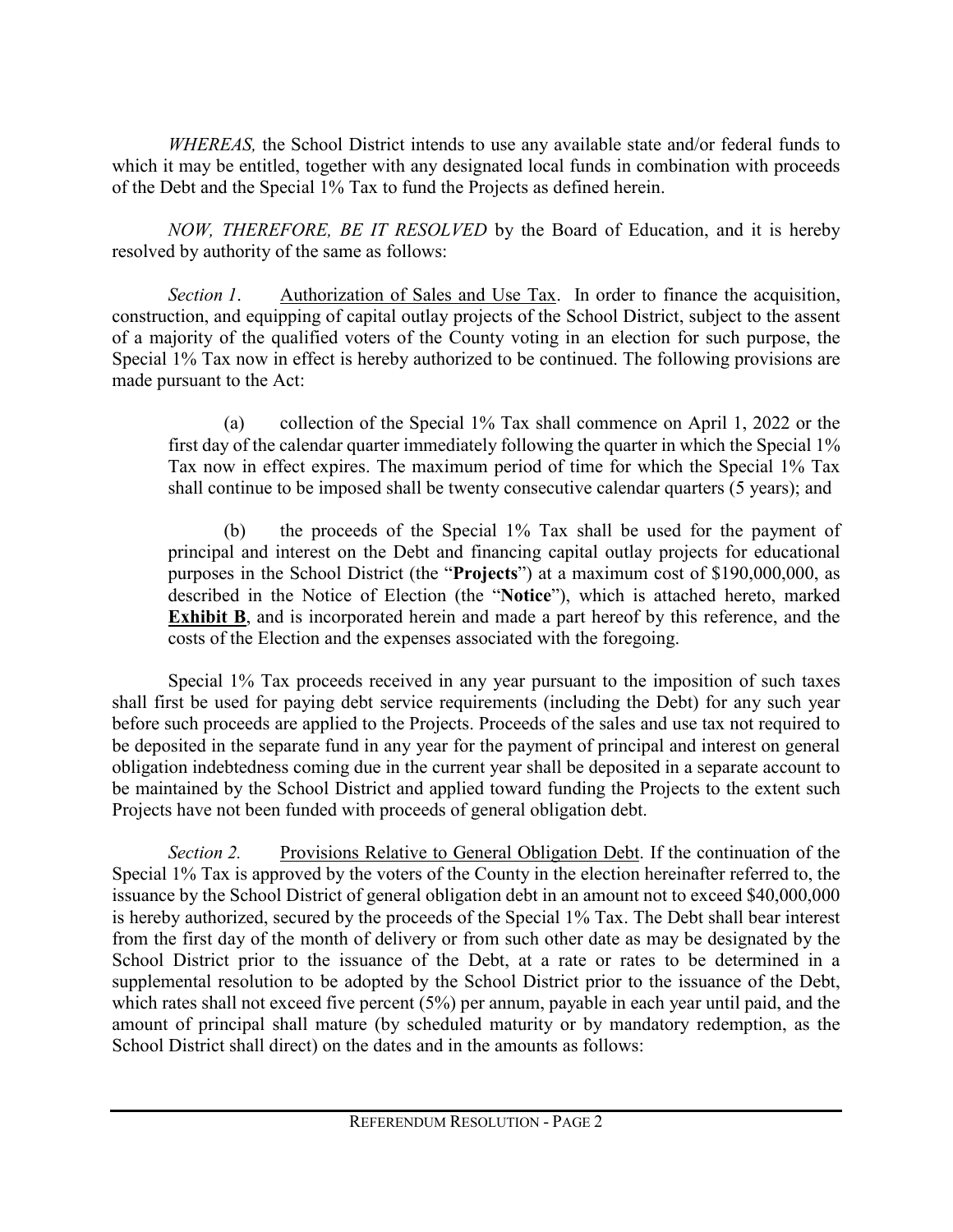|      | Principal     |
|------|---------------|
| Year | <b>Amount</b> |
| 2023 | \$7,770,000   |
| 2024 | 7,880,000     |
| 2025 | 7,995,000     |
| 2026 | 8,115,000     |
| 2027 | 8,240,000     |

The Debt shall be repayable from the proceeds of the Special 1% Tax. The Debt may be issued in one or more series, and on one or more dates of issuance as the School District may approve; provided, however, that the aggregate principal amount of such Debt shall not exceed \$40,000,000. The Debt may be made subject to redemption prior to maturity, to the extent permitted by law, upon terms and conditions to be determined by the School District.

The proceeds of the Debt shall be deposited by the School District in a separate account or fund (i) for the purpose of funding such portions of the Projects as may be acquired, constructed and equipped from the proceeds of general obligation debt issued under the Constitution and laws of Georgia, and (ii) for paying expenses incident to accomplishing the foregoing. Any interest earnings on such proceeds shall be similarly applied by the School District.

Notwithstanding the foregoing, if the School District shall receive an allocation under the Qualified School Construction Bond (QSCB) or the Qualified Zone Academy Bond (QZAB) program (or any similar program as may exist at the time of issuing the Debt), all or a portion of the Debt equal to the amount of the allocation may be issued as QSCB or QZAB Bonds, which shall carry such interest rate, or rates, and maturity length as may be legally available under such QZAB or QSCB program. The installment payments to provide for the payment of the principal of the QSCB or QZAB Bonds at maturity may be paid annually from the proceeds of the Special 1% Tax. The principal amount of the debt maturing each year as set forth above shall be reduced in amounts that correspond to the annual installment payments of principal on the QSCB or QZAB Bonds so that the amount of general obligation debt and the QSCB or QZAB Bonds shall not exceed \$40,000,000. It is the intention of the School District through this paragraph to provide the most flexibility to the School District to take advantage of such QSCB or QZAB program (or similar program as may exist at the time of issuing the Debt).

*Section 3.* Call for Election. There is hereby called an election (the "**Election**") to be held in all the voting precincts in the County on the 16<sup>th</sup> day of March, 2021 (the "**Election Date**") for the purpose of submitting to the qualified voters of the County the question set forth in the Notice.

*Section 4.* Approval. All qualified voters desiring to vote in favor of continuing the Special 1% Tax shall vote "Yes" and all qualified voters opposed to levying the Special 1% Tax shall vote "No." If more than one-half of the votes cast are in favor of continuing the Special 1% Tax, then the Special 1% Tax shall be continued as provided by Georgia law. If more than onehalf of the votes cast are in favor of continuing the Special 1% Tax, then the authority to issue the Debt in accordance with Ga. Const. Art. IX,  $\S V$ ,  $\P I$  is given to the School District; otherwise, the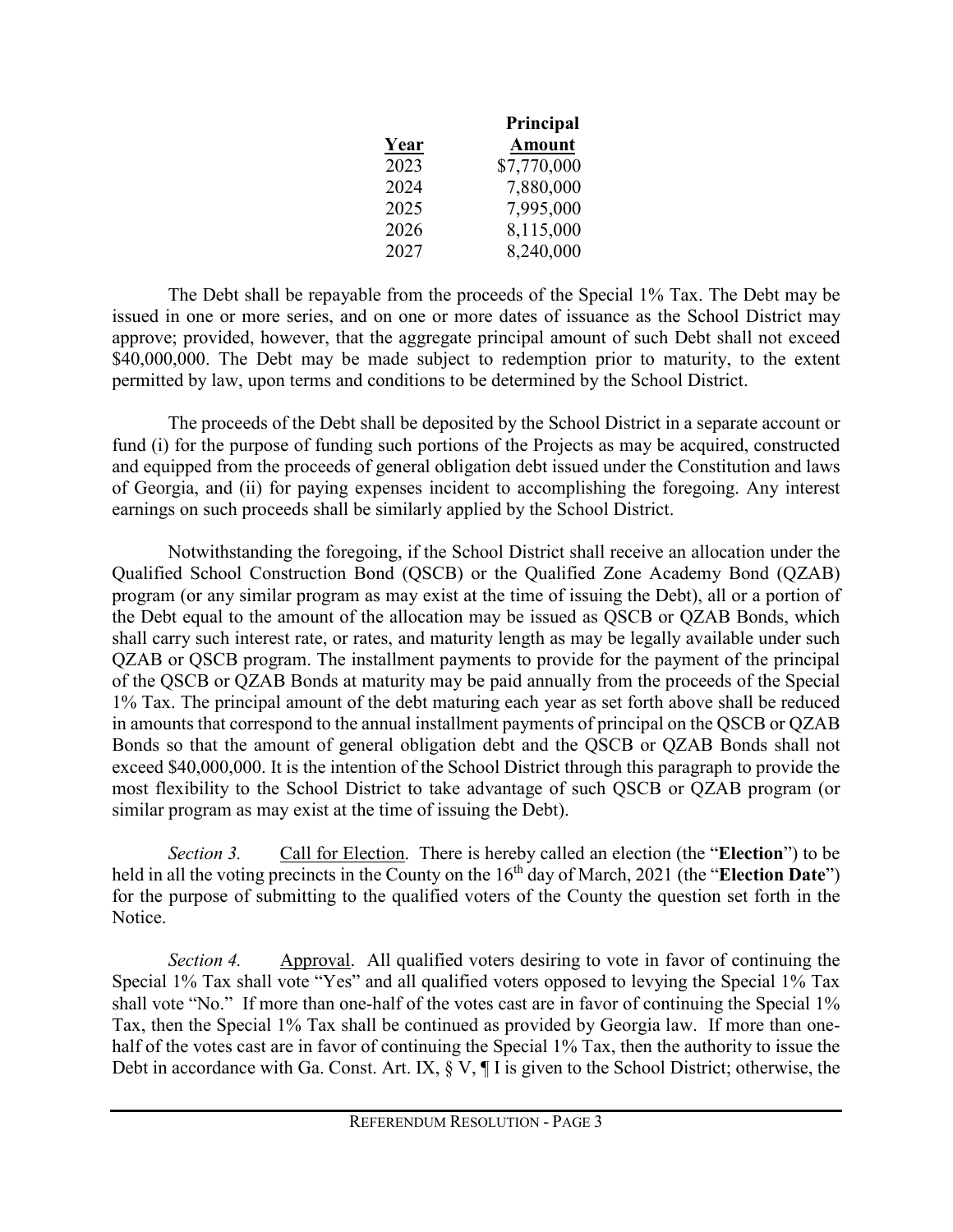Debt shall not be issued. If the authority to issue the Debt is so approved by the voters, then the Debt may be issued without further approval by the voters.

*Section 5.* Manner of Election. The polls of each election district of the County shall be opened at 7:00 a.m. and close at 7:00 p.m. on the Election Date, and the Election shall be held by the same persons and under and in accordance with the election laws of the State of Georgia. The returns of the Election shall be made to the Houston County Board of Elections and Registration, as Election Superintendent (the "**Election Superintendent**"), which shall count the votes, consolidate the returns and declare the result of the Election in the manner required by law.

*Section 6.* Notice to Election Superintendent; Call; Publication. The Secretary of the Board of Education is hereby authorized and directed to deliver a copy of this resolution to the Election Superintendent, with a request that the Election Superintendent join in the call for the Election. Such call shall be issued in conformity with the provisions of the election laws of the State of Georgia, specifically including Ga. Code Ann. § 21-2-540.

*Section 7.* Publication of Notice of Election. The Election Superintendent is hereby authorized and requested to publish the Notice as required by law in substantially the form attached hereto as **Exhibit B**. Prior to the Election Date, there shall be appointed proper Election Managers and Clerks to supervise and hold the Election.

*Section 8.* Property Tax Levy. Should the Debt be authorized by the requisite number of qualified voters, the Board of County Commissioners of Houston County shall be directed to levy a tax upon all property subject to taxation for education purposes within Houston County sufficient in amount to pay the principal of and interest on the Debt to the extent of any deficiency in the Special 1% Tax proceeds.

*Section 9.* Use of Other Funds. Any available state and/or federal funds to which the School District may be entitled, together with any designated local funds, shall be used in combination with the Debt and Special 1% Tax proceeds to fund the Projects.

*Section 10.* Further Authority. The proper officers and agents of the School District are hereby authorized to retain the services of Raymond James, Atlanta, Georgia, to provide placement agent or underwriting services and the law firm of Butler Snow LLP, Macon, Georgia, as bond counsel with regard to the proper issuance of the Bonds authorized hereby and as disclosure counsel with regard to a public offering, if any, with regard to the Bonds. Such officers and agents of the School District are hereby further authorized to take any and all further actions as may be required in connection with the reimposition of the Special 1% Tax, the acquisition, construction and equipping of the Projects and the issuance of the Debt as herein provided.

*Section 11.* Effective Date. This resolution shall take effect immediately upon its adoption.

PASSED, APPROVED, and ADOPTED at Perry, Georgia this 8<sup>th</sup> day of December, 2020.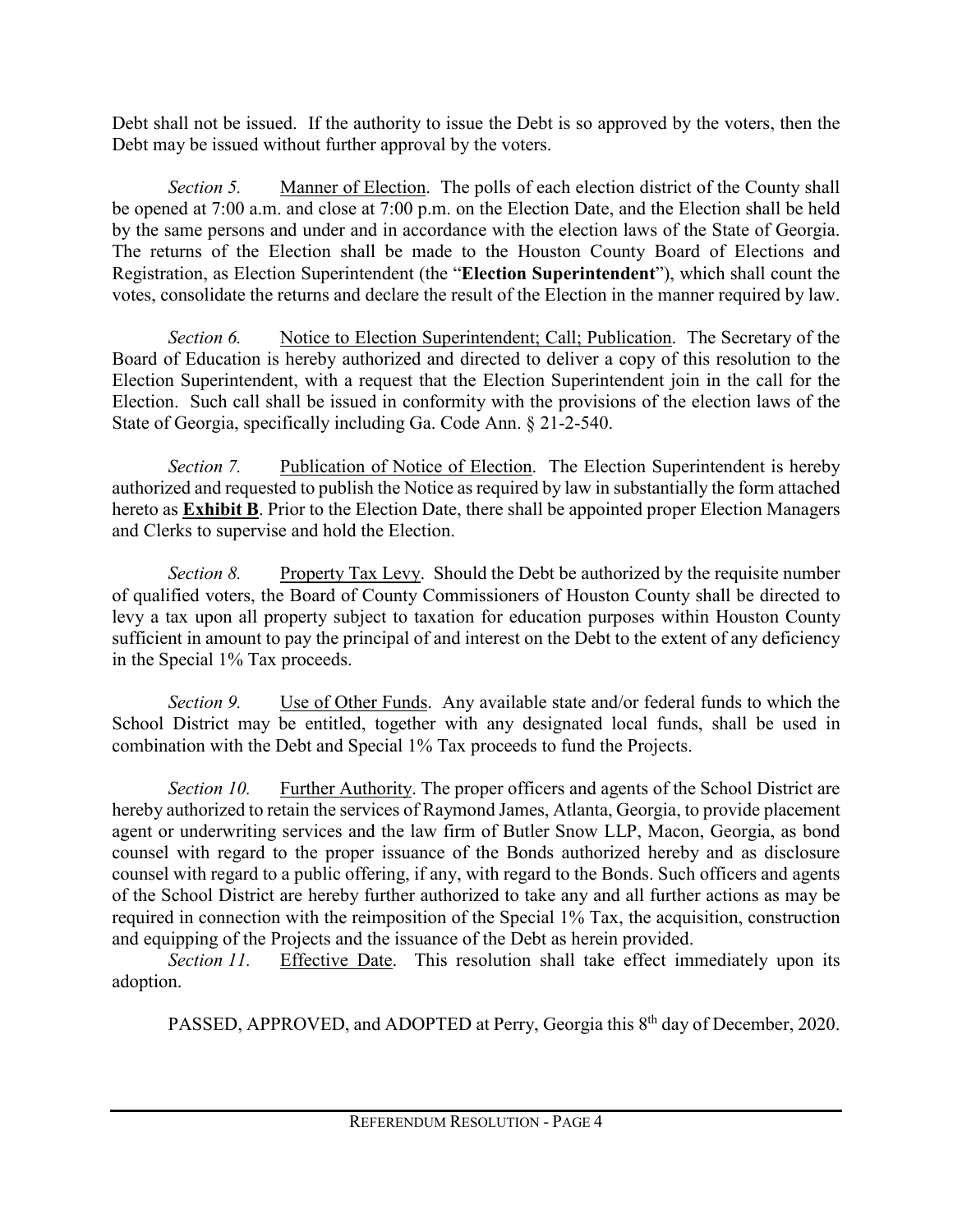# HOUSTON COUNTY BOARD OF EDUCATION

[OFFICIAL SEAL]

By:

Chairman

ATTEST:

Superintendent of Schools and Ex-Officio Secretary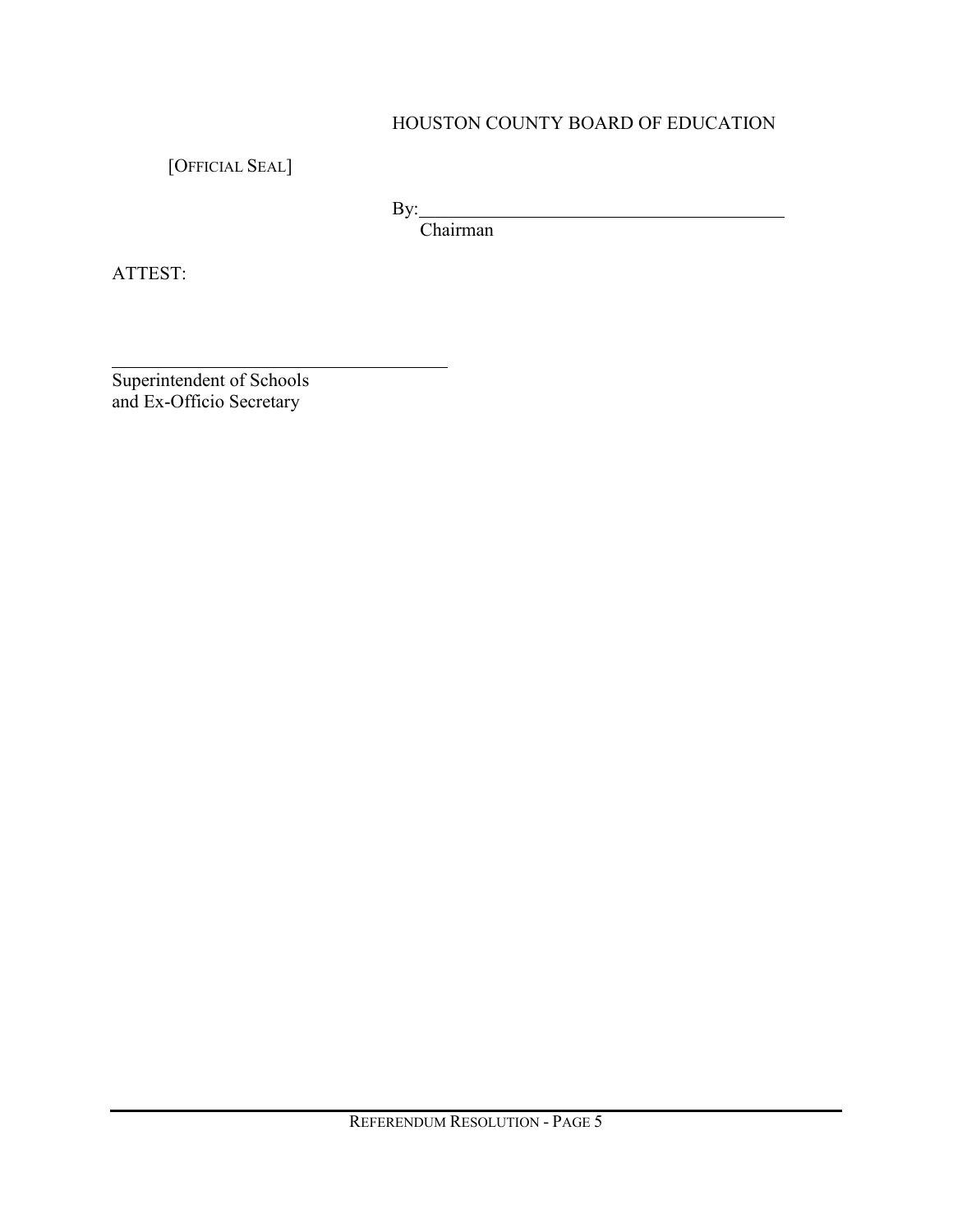## **EXHIBIT A**

### **SUFFICIENCY DETERMINATION**

| <b>Year Ending</b><br>December 31 | <b>Estimated</b><br><b>Proceeds of</b><br>Sales Tax <sup>1</sup> | <b>Principal and</b><br><b>Interest</b><br><b>Requirements for the</b><br>Bonds <sup>2</sup> |
|-----------------------------------|------------------------------------------------------------------|----------------------------------------------------------------------------------------------|
| 2022                              | \$18,786,301                                                     | \$153,013                                                                                    |
| 2023                              | 28,179,452                                                       | 8,382,052                                                                                    |
| 2024                              | 28,179,452                                                       | 8,381,718                                                                                    |
| 2025                              | 28,179,452                                                       | 8,383,246                                                                                    |
| 2026                              | 28,179,452                                                       | 8,384,920                                                                                    |
| 2027                              | 9,393,151                                                        | 8,380,080                                                                                    |
| <b>Total</b>                      | \$140,897,260                                                    | \$42,065,029                                                                                 |

<span id="page-5-0"></span><sup>&</sup>lt;sup>1</sup> Based on estimated growth of 0% per year, 8 months of collections during calendar year 2022, and 4 months of collections during calendar year 2027 (the Special 1% Tax is estimated to commence 4/1/2022 and expire on 3/31/2027).

<span id="page-5-1"></span> $2^2$  Based on estimated interest rate data as of November 25, 2020.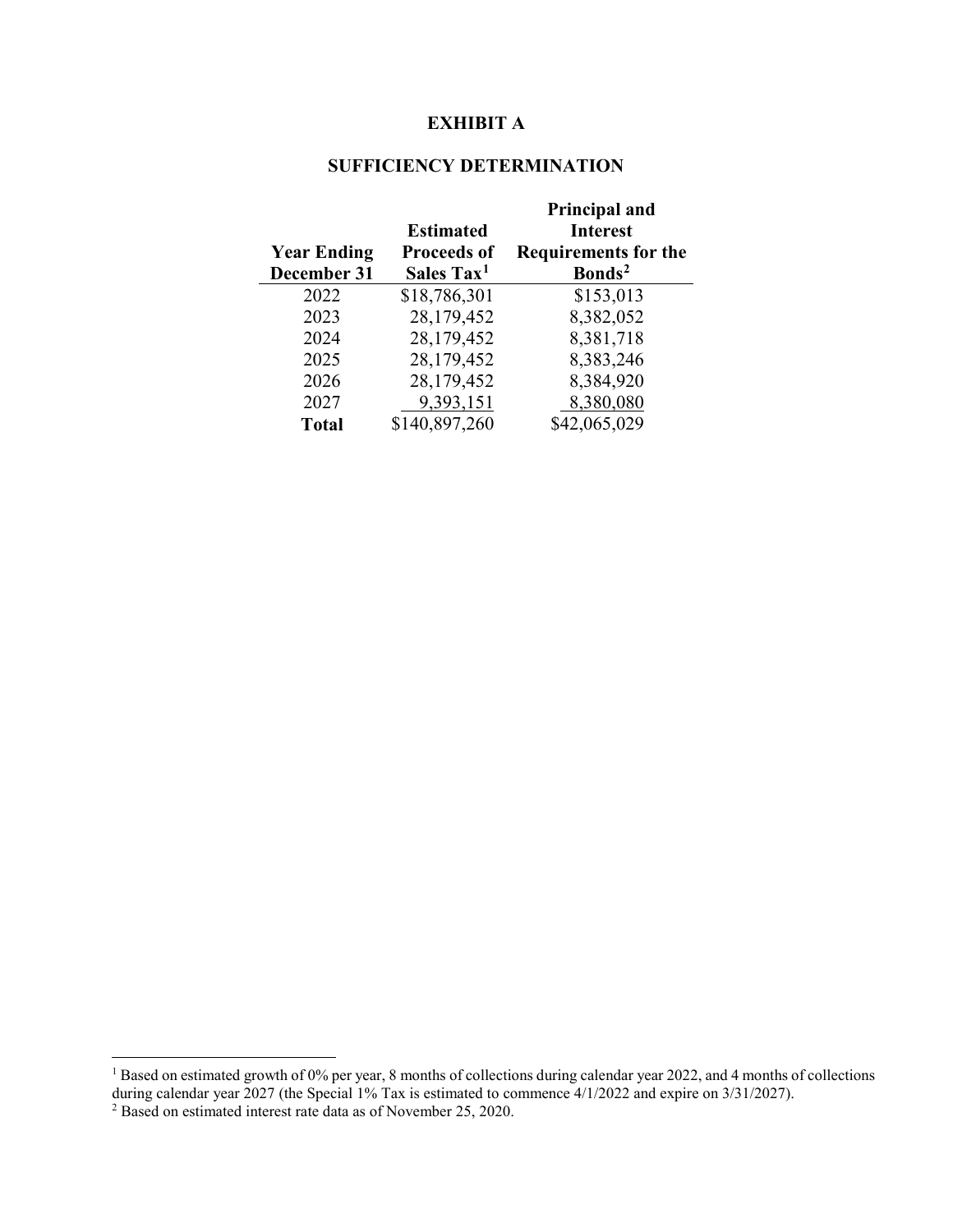### **EXHIBIT B**

#### NOTICE OF SPECIAL ELECTION TO THE QUALIFIED VOTERS OF HOUSTON COUNTY:

NOTICE IS HEREBY GIVEN that on the 16th day of March, 2021 an election will be held at the regular polling places in all the election districts of Houston County, at which time there will be submitted to the qualified voters of Houston County for their determination the following question:

( ) YES  $() NO$ Shall the special 1 percent sales and use tax for education currently in effect in Houston County be continued for a period of time not to exceed 20 calendar quarters and for the raising of not more than \$190,000,000 for the purposes of acquiring, constructing, repairing, improving, renovating, adding to, extending, upgrading, furnishing, and equipping school buildings and support facilities in the Houston County School District useful or desirable in connection therewith, including acquiring any necessary property therefore, both real and personal, specifically including the following: (1) acquiring instructional and administrative technology equipment and materials; (2) acquiring safety, security, and fire protection equipment; (3) acquiring, adding to, renovating, repairing, improving, furnishing, and equipping existing school buildings, and other buildings and facilities, including any necessary demolition; (4) renovations, additions, and improvements to parking and traffic access facilities, including any necessary site work; (5) acquiring, constructing, furnishing, and equipping one new middle school and two new elementary schools; (6) acquiring, constructing, furnishing, and equipping a performing arts center; (7) acquiring buses, vehicles, and transportation equipment; and (8) paying expenses incident to accomplishing the foregoing?

> If continuation of the tax is approved by the voters, such vote shall also constitute approval of the issuance of general obligation debt of the Houston County School District in the principal amount of up to \$40,000,000, repayable from the proceeds of the aforesaid sales and use tax, for the purpose of funding such portions of the above projects as may be acquired, constructed and equipped with the proceeds of general obligation debt.

All qualified voters desiring to vote in favor of continuing the special 1% sales and use tax for education (the "**Special 1% Tax**") shall vote "Yes" and all qualified voters opposed to levying the Special 1% Tax shall vote "No". If more than one-half of the votes cast are in favor of continuing the Special 1% Tax then the Special 1% Tax shall be continued beginning April 1, 2022 or the first day of the calendar quarter immediately following the quarter in which the Special 1% Tax now in effect is terminated. The maximum period of time for which the Special 1% Tax shall be continued shall be twenty consecutive calendar quarters.

The maximum cost of the capital outlay projects for educational purposes described in the above ballot question to be funded with Special 1% Tax proceeds, and the general obligation debt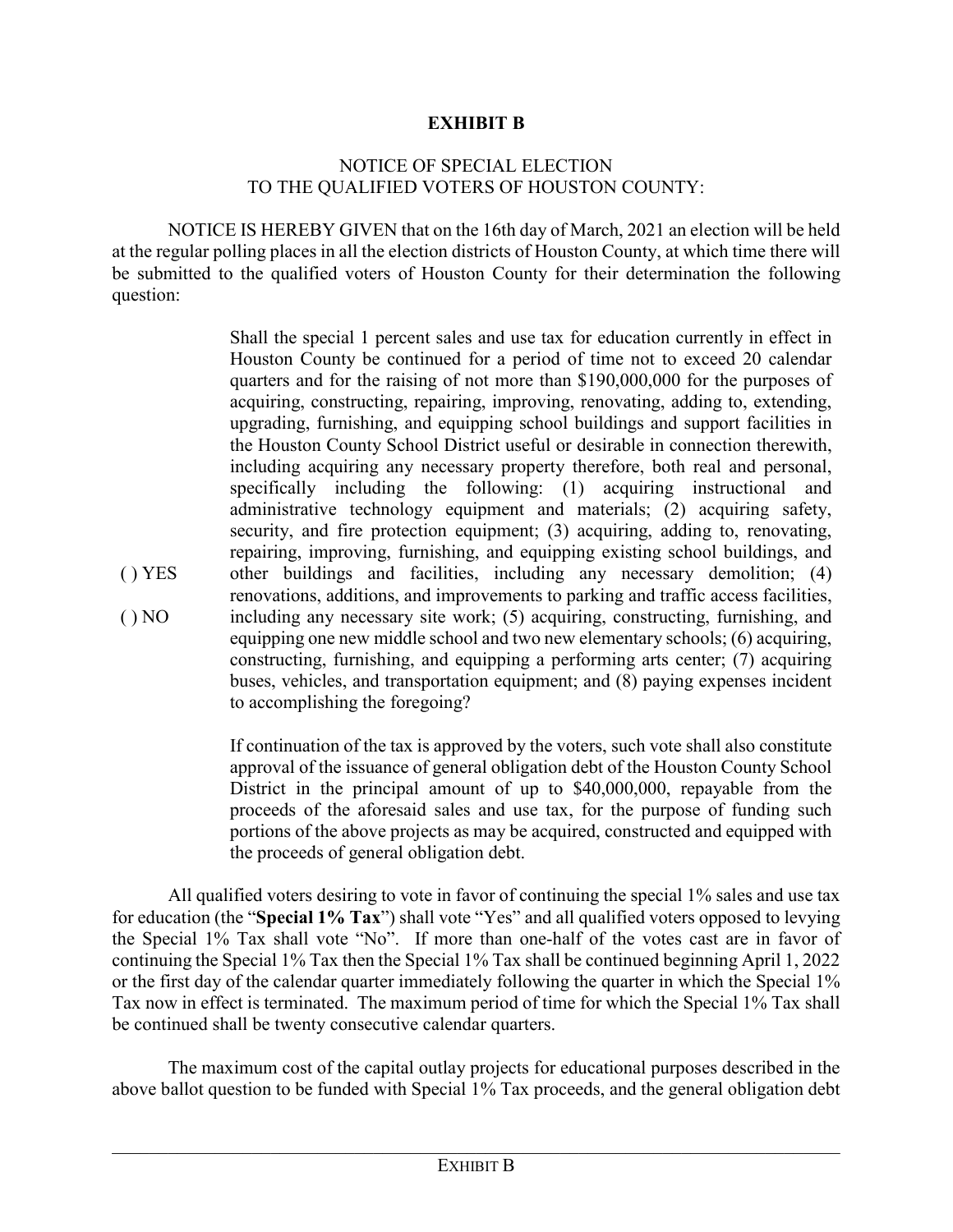to be retired in the maximum amount of \$40,000,000, which includes interest, capitalized interest, principal, and costs of issuance, shall be \$190,000,000. To the extent available, the Houston County School District may combine available funds from any state or federal governmental source to which the Houston County School District may be entitled to pay the costs of its capital outlay projects, and it may choose which capital outlay projects to undertake or not undertake or to delay until additional funding is available to the extent that the proceeds of the Special 1% Tax and general obligation debt are insufficient to complete any of the capital outlay projects.

Plans and specifications for the capital outlay projects described in the above ballot question have not been initiated and bids have not been received. Depending upon acquisition and construction costs and available funds, the Houston County Board of Education may add to, modify, or delete specific projects.

If the Special 1% Tax is to be continued, the Houston County School District may issue general obligation debt in an aggregate principal amount not to exceed \$40,000,000. The proceeds from such general obligation debt, if issued, shall be used to fund all or a portion of the above described capital outlay projects. The maximum rate or rates of interest on such debt shall not exceed five percent (5%) per annum and the maximum amount of principal to be paid in each year during the life of the debt shall be as follows:

|      | Principal     |
|------|---------------|
| Year | <b>Amount</b> |
| 2023 | \$7,770,000   |
| 2024 | 7,880,000     |
| 2025 | 7,995,000     |
| 2026 | 8,115,000     |
| 2027 | 8,240,000     |

The School District may issue general obligation debt in an aggregate amount that is less than \$40,000,000 and reduce the principal amounts maturing that are shown above. In the event the School District obtains an allocation authorizing the issuance of general obligation debt in the form of Qualified School Construction Bonds (or any similar program), a principal amount of the above described general obligation debt may be designated to mature in a year or years subsequent to those set forth above, but in no event shall such debt mature later than the maximum term specified by the U.S. Department of the Treasury, Bureau of Public Debt.

The principal and interest on the Debt shall be secured by the proceeds of the Special 1% Tax and shall be payable in lawful money of the United States of America at a paying agent bank that will be designated by the Houston County School District prior to the issuance of the debt.

Any brochures, listings or other advertisements issued by the Houston County School District or by any other person, firm, corporation or association with the knowledge and consent of the Houston County School District shall be deemed to be a statement of intention of the Houston County School District concerning the use of the proceeds of the debt.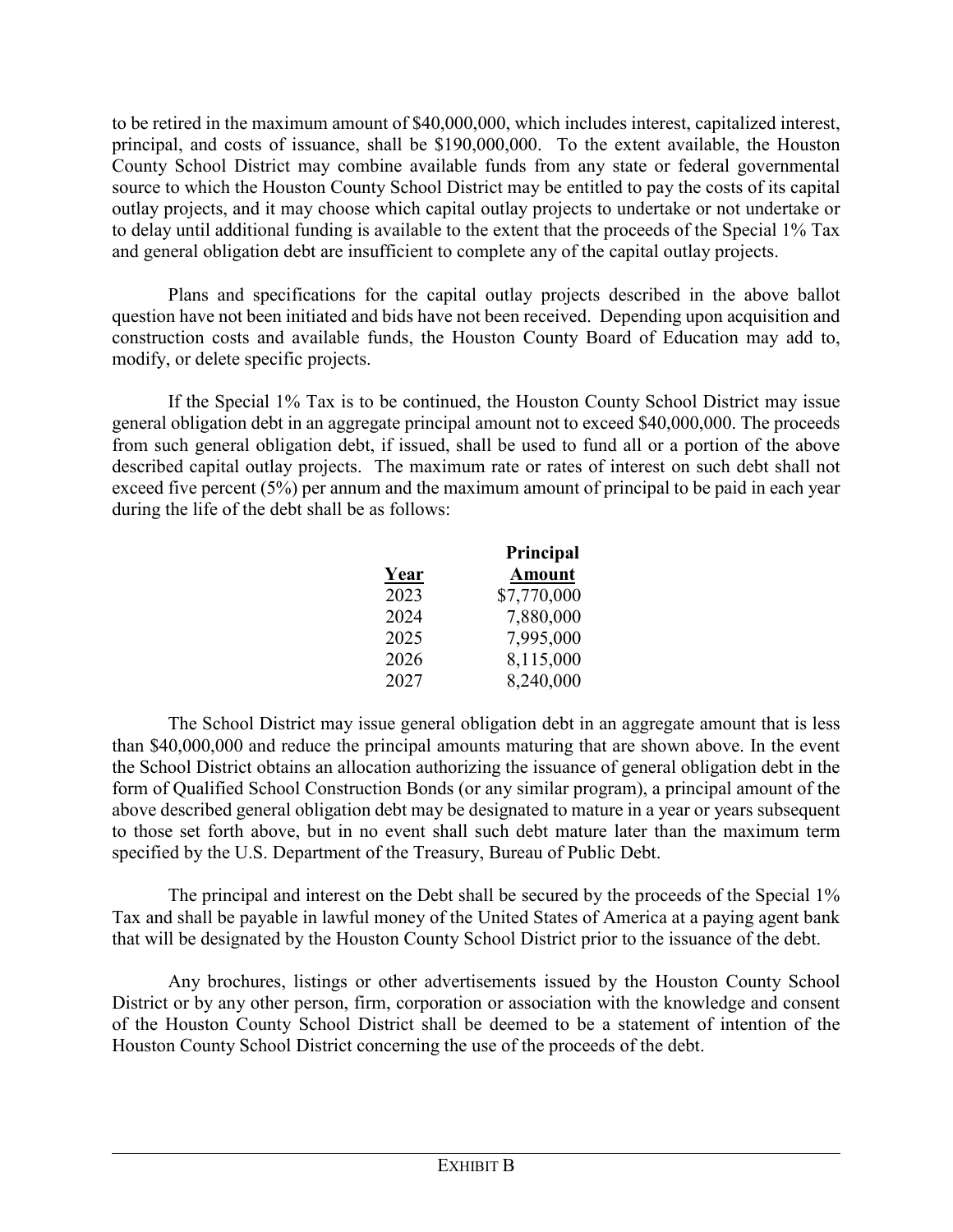The several places for holding said election shall be at the regular and established voting precincts of the election districts of Houston County, Georgia, and the polls will be open from 7:00 a.m. to 7:00 p.m. on the date fixed for the election.

The last day to register to vote in this election shall be February 15, 2021 through 5:00 p.m.

Those residents of Houston County qualified to vote at such election shall be determined in all respects in accordance with the election laws of the State of Georgia.

This notice is given pursuant to a resolution of the Houston County Board of Education and a resolution of the Houston County Board of Elections and Registration.

/s/ *Fred Wilson*

Chairman, Houston County Board of Education

*/s/ Katherine Shelton*

Chairman, Houston County Board of Elections and Registration